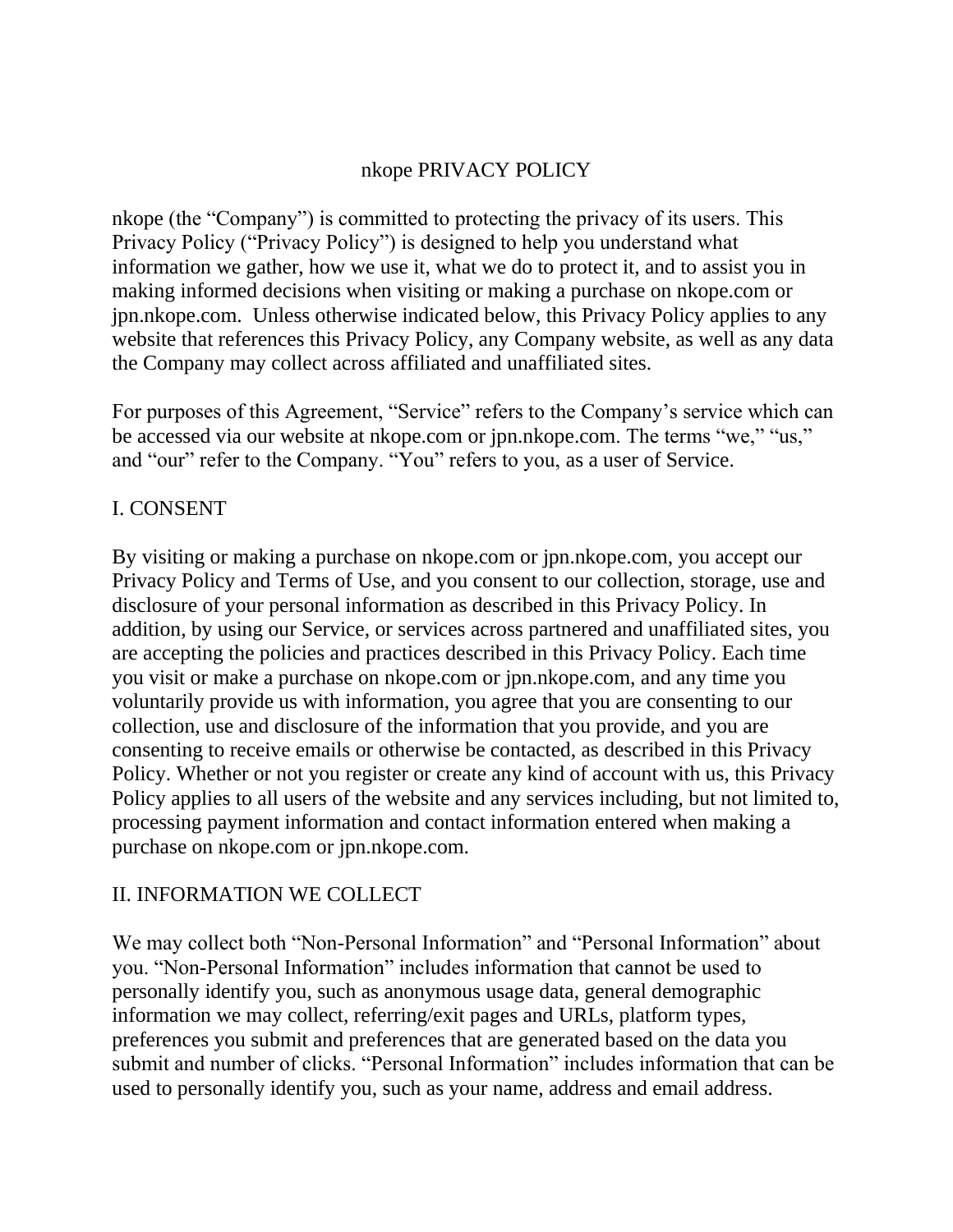In addition, we may also track information provided to us by your browser or by our mobile application when you view or use the Service, such as the website you came from (known as the "referring URL"), the type of browser you use, the device from which you connected to the Service, the time and date of access, and other information that does not personally identify you. We use this information for, among other things, the operation of the Service, to maintain the quality of the Service, to provide general statistics regarding use of the Service and for other business purposes. We track this information using cookies, or small text files which include an anonymous unique identifier. Cookies are sent to a user's browser from our servers and are stored on the user's computer hard drive. Sending a cookie to a user's browser enables us to collect Non-Personal Information about that user and keep a record of the user's preferences when utilizing our services, both on an individual and aggregate basis. The Company may use both persistent and session cookies; persistent cookies remain on your computer after you close your session and until you delete them, while session cookies expire when you close your browser. Persistent cookies can be removed by following your Internet browser help file directions. If you choose to disable cookies, some areas of nkope.com or jpn.nkope.com may not work properly.

### III. HOW WE USE AND SHARE INFORMATION

#### Personal Information:

When you complete a purchase on nkope.com or jpn.nkope.com or submit an inquiry to the Company, you warrant and represent that you have permission to provide any and all information required to complete the purchase or submit the inquiry. This includes, but is not limited to, your name, credit card or other payment information, address and phone number.

In general, we do not sell, trade, rent or otherwise share your Personal Information to or with third parties without your consent. We may share your Personal Information with vendors and other third-party providers who are performing services for the Company. In general, the vendors and third-party providers used by us will only collect, use and disclose your information to the extent necessary to allow them to perform the services they provide for the Company. For example, when you provide us with personal information to complete a transaction, verify your credit card, place an order, arrange for a delivery, or return a purchase, you consent to our collecting and using such personal information for that specific purpose, including by transmitting such information to our vendors (and their service providers) performing these services for the Company.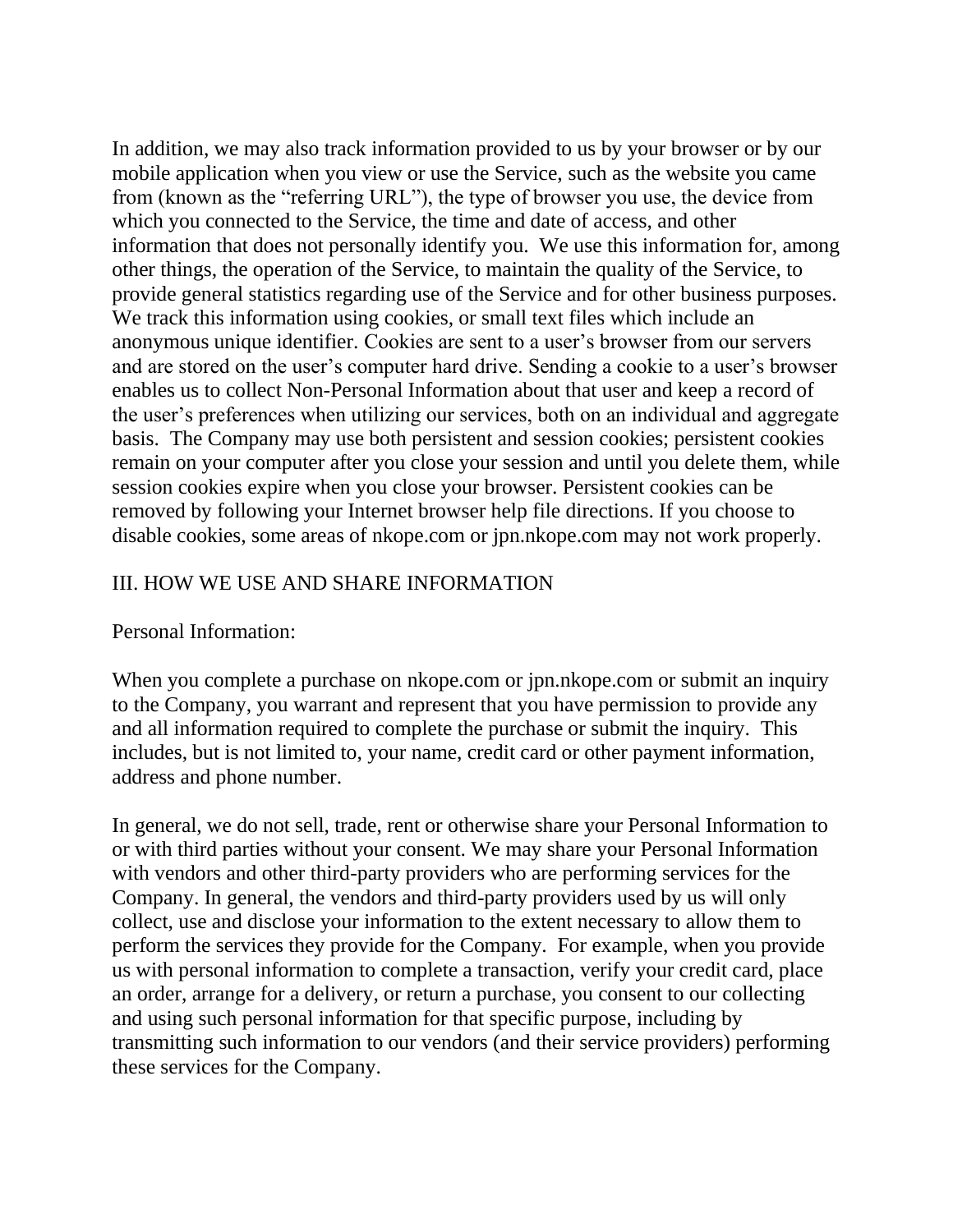However, certain third-party service providers, such as payment processors, have their own privacy policies with respect to the information that we are required to provide to them in order to use their services. For these third-party service providers, we recommend that you read their privacy policies so that you can understand the manner in which your Personal Information will be handled by such providers.

In addition, we may disclose your Personal Information if required to do so by law or if you violate our Terms of Use.

Non-Personal Information:

In general, we use Non-Personal Information to help us improve nkope.com or jpn.nkope.com and customize the user experience. We also aggregate Non-Personal Information in order to track trends and analyze use patterns of nkope.com or jpn.nkope.com. This Privacy Policy does not limit in any way our use or disclosure of Non-Personal Information and we reserve the right to use and disclose such Non-Personal Information to our partners, advertisers and other third parties at our sole discretion.

# IV. HOW WE PROTECT INFORMATION

We implement reasonable precautions and follow industry best practices in a best effort to protect your Personal Information and ensure that such Personal Information is not accessed, disclosed, altered or destroyed. However, these measures do not guarantee that your information will not be accessed, disclosed, altered or destroyed by breach of such precautions. By using our nkope.com or jpn.nkope.com, you acknowledge that you understand and agree to assume these risks.

# V. YOUR RIGHTS REGARDING THE USE OF YOUR PERSONAL INFORMATION

When you complete a purchase, submit an inquiry or otherwise contact nkope .com or jpn.nkope.com, you are giving the Company permission to contact you with updates on your purchase or to answer your questions. This may require that the Company contact you more than once by email, text message or phone call.

nkope.com or jpn.nkope.com require that you opt in to receive certain types of communication, including marketing and promotional email. You have the right at any time to prevent us from contacting you for marketing purposes. When we send a promotional communication to a user, the user can opt out of further promotional communications by following the unsubscribe instructions provided in each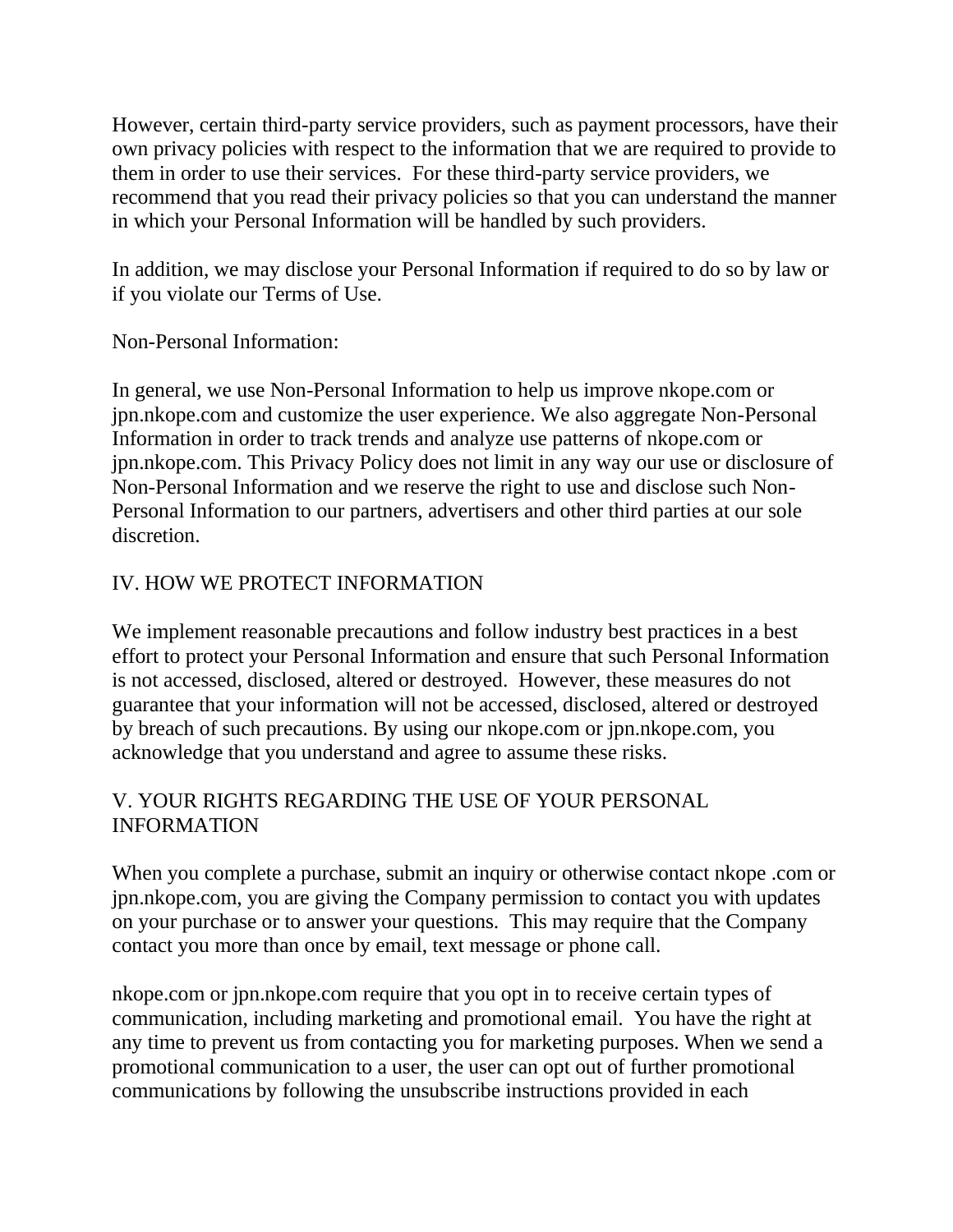promotional e-mail. Please note that notwithstanding the promotional preferences you indicate by either unsubscribing or opting out in the Settings section of the Site, we may continue to send you administrative emails including, for example, periodic updates to our Privacy Policy.

### VI. LINKS TO OTHER WEBSITES

The Company may provide links to or compatibility with other websites or applications. However, we are not responsible for the privacy practices used by those websites or the information or content they contain. This Privacy Policy applies solely to information collected by the Company on nkope.com or jpn.nkope.com. Therefore, this Privacy Policy does not apply to your use of a third-party website accessed by selecting a link on nkope.com or jpn.nkope.com. To the extent that you access or use nkope.com or jpn.nkope.com through or on another website or application, then the privacy policy of that other website or application will apply to your access or use of that site or application. We encourage our users to read the privacy statements of other websites before proceeding to use them.

### VIII. CHANGES TO OUR PRIVACY POLICY

The Company reserves the right to change this Privacy Policy and our Terms of Use at any time. If we decide to change this Privacy Policy, we will post these changes on this page so that you are always aware of what information we collect, how we use it, and under what circumstances we disclose it. Any such modifications become effective upon your continued access to and/or use of the Service five (5) days after we first post the changes on the website or otherwise provide you with notice of such modifications. It is your sole responsibility to check this website from time to time to view any such changes to the terms of this Privacy Policy. If you do not agree to any changes, if and when such changes may be made to this Privacy Policy, you must cease access to this website. If you have provided your email address to us, you give us permission to email you for the purpose of notification as described in this Privacy Policy.

### IX. CHANGES IN CONTROL

In the event the Company undergoes a business change in control such as a merger, acquisition by another company, or sale of all or a portion of our assets, your Personal Information may be among the assets transferred. You acknowledge and consent that such transfers may occur and are permitted by this Privacy Policy, and that any acquirer of the Company or its assets may continue to process your Personal